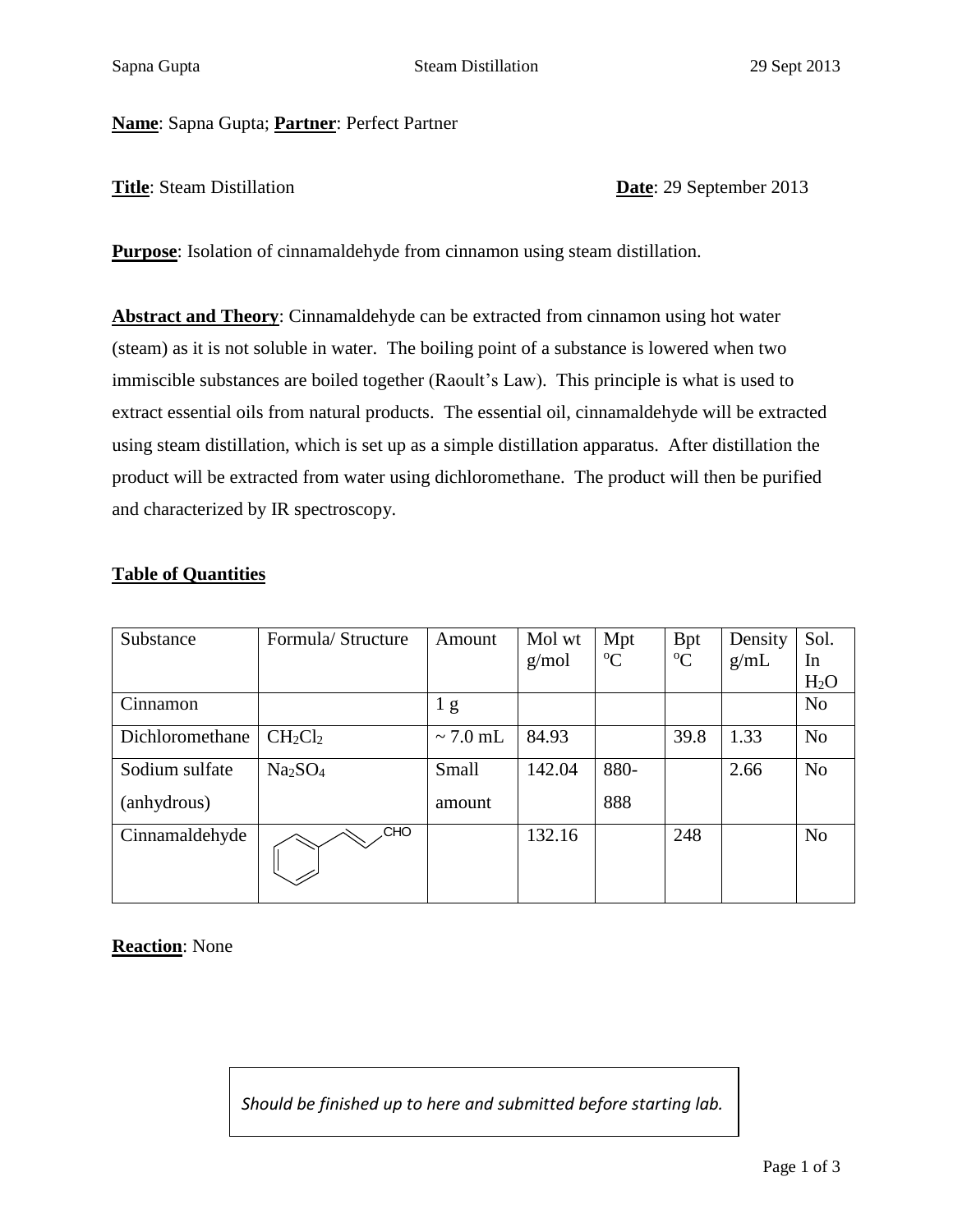## **Procedure**

- 1) Placed 1.02 g of cinnamon powder and 10.00 mL of water in a 25 mL RBF (round bottom flask). The water will generate the steam in situ during the extraction process. A boiling chip was added to promote even boiling.
- 2) The RBF was attached to a water condenser and set up for simple distillation.
- 3) A thermometer was placed on the still head to make sure the temperature was maintained at or above  $100 \, \text{°C}$ . (See diagram below).



- 4) The hot plate was turned on and steam distillation was commenced.
- 5) Sand bath on the hot plate was used to provide an even heating of the round bottom flask.
- 6) The distillate was collected until there were a few drops were left in the RBF. The distillate collected had a cloudy appearance indicating there was something mixed in the water.
- 7) A total of 7.5 mL of distillate was collected.
- 8) The distillate was transferred to a 25 mL centrifuge tube.